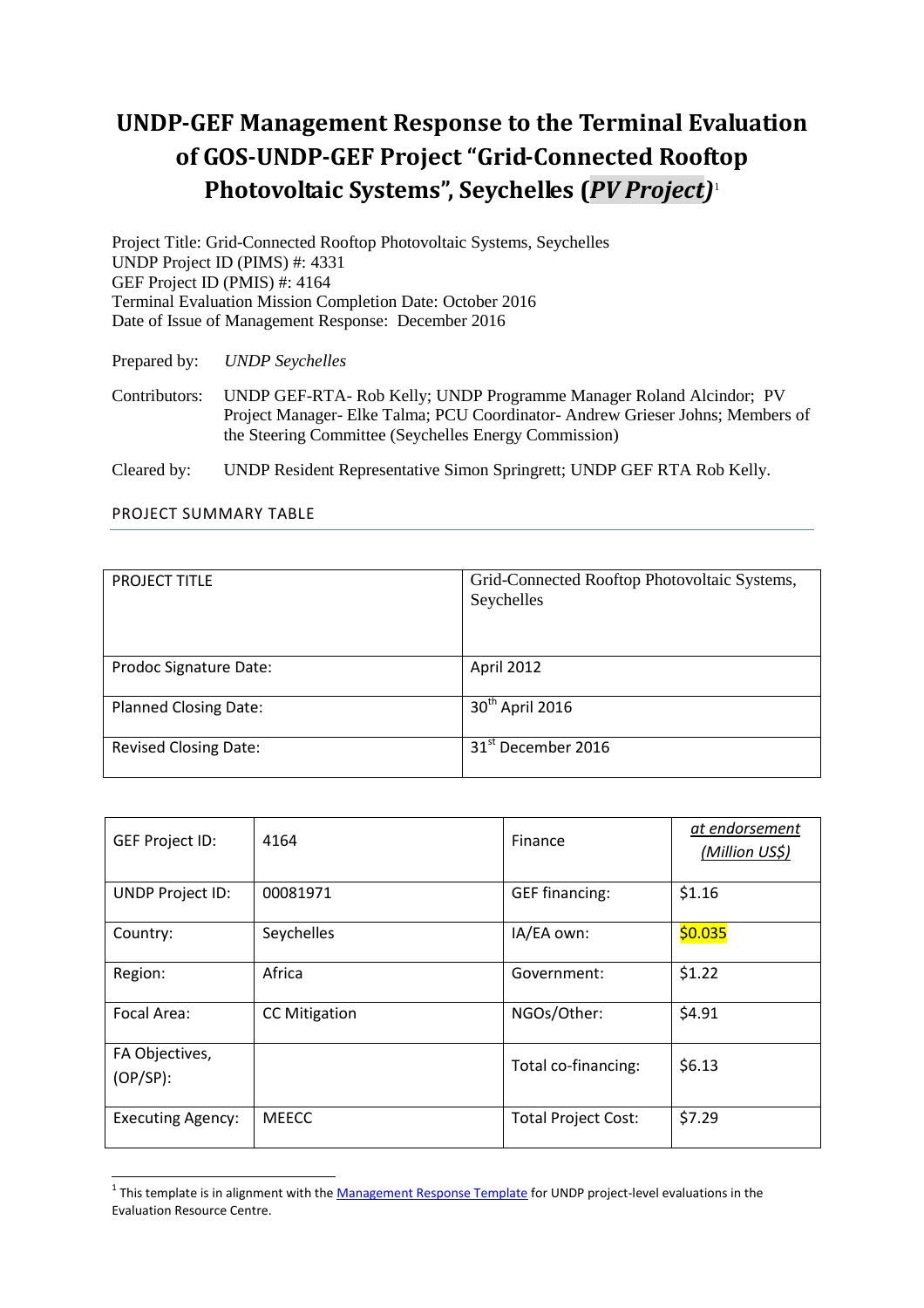#### **1. Context, background and findings**

At the time of project preparation, Seychelles was approximately 90% dependent on imported oil to meet its energy needs, including electricity production. The objective of the project was to increase the use of grid-connected photovoltaic (PV) systems as a sustainable means of generating electricity in selected main islands and smaller islands of the Seychelles, with a focus on small-scale producers who are already connected to the national electricity grid. The project aimed to revise the legal, regulatory and policy framework to better support the adoption of renewable energy technologies, and grid-connected PV systems, in particular; to design and implement financial mechanisms to make the purchase and installation of solar PV systems more attractive to the private sector; to establish the first market supply chain for solar PV systems in the country; to provide training to establish local capacity for the installation and maintenance of PV systems; and to demonstrate for the first time in the Seychelles the viability and practicality of grid-connected PV systems through demonstration PV systems. Together, these actions were designed to play a critical role in "jump-starting" the adoption of solar PV technology in the Seychelles, and in setting the stage for broad-scale replication by reducing the costs of PV technology through a market-based approach that would establish financial incentive mechanisms for PV systems and reduce transaction costs (by creating a reliable supply chain and establishing local capacity for installation and maintenance). In this way, the project was designed to transform an energy sector that was almost 100% dependent on imported fossil fuels into one where solar PV and other RETs were beginning to provide a significant percentage of national energy production.

The Terminal Evaluation has found that the PV project has surpassed its objective and outcomes targets. As such, a Highly Satisfactory rating has been awarded to the project.

The overview of project objective and outcomes (Table 4 on the TE report) has given a Highly Satisfactory rating in regard to the achievement of all 13 indicators, which UNDP regards as a remarkable project achievement. To refer to the objective indicators specifically, 181 new PV systems have been installed with a combined installed capacity of 1.79 MW (137% of project target) resulting in 2,499 tonnes of CO2eq emission reductions (162% of project target) and 3,485,130 kWh of electricity generated (205% of project target).

As per its intent, the project has served as a catalyst for PV development and transformation of the electricity market in Seychelles. However, UNDP acknowledges and agrees with the conclusion of the TE consultant that many external factors have also contributed to project success, and particularly that much credit in achieving and surpassing the targets is due to the efforts of other stakeholders (outside of the immediate project) that significantly facilitated PV development. To reiterate these (from the TE report):

1. Timing is critical and this PV project had perfect timing. Should the PV project have been implemented a few years earlier or later, the project impact would have been less marked. The renewable energy policy target had already been adopted before the project launch, work on legislation updates had started, there were few off-grid and three small on-grid PV installations, and the first PV suppliers were in place at the project start, and PV technology costs have already decreased significantly.

2. The 2010 national energy policy target to cover 15% of energy demand by 2030 with renewables [now changed to 100% by 2035] was a key driver for PV and renewable energy development in Seychelles. The Government of Seychelles, all state agencies and other parties work hard towards achieving this target. The renewable energy policy target, in a Seychelles context, is not just a political declaration, as it may be in some other countries, but it is a real life "hard fact" target that all stakeholders integrate seriously into their daily agenda and operation.

3. High fuel-oil based electricity tariffs, high also in international comparison, combined with the net-metering scheme created a real business opportunity with a short payback and a strong market incentive for PV installations – at least for high tariff customers.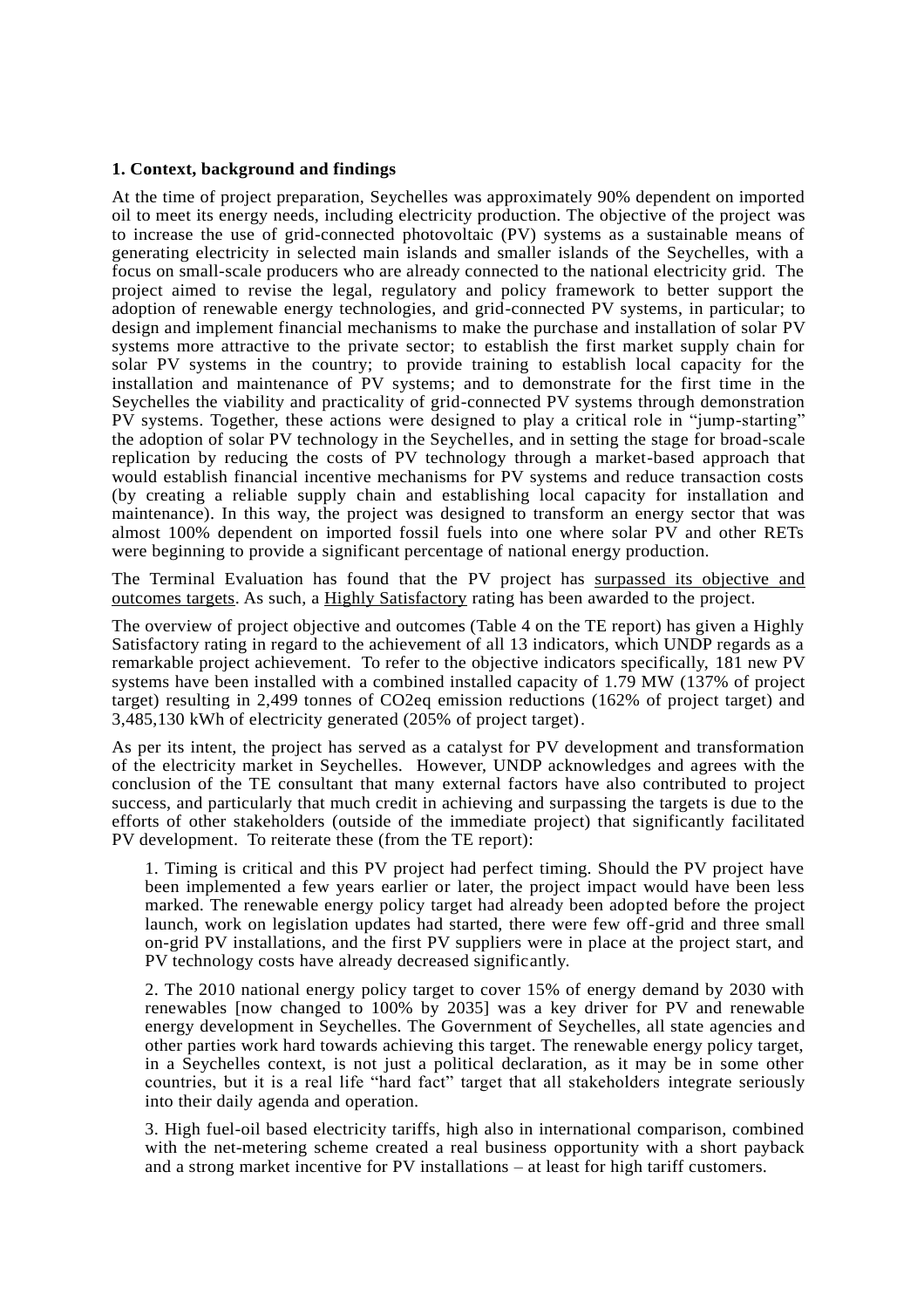4. SEC initiated, and is developing jointly with PUC, two PV farms with capacities of 4 MW and 5 MW. The 4 MW lagoon PV is to be based on an IPP model, the 5 MW PV farm of Ile Romainville is to be owned and operated by the PUC. A 6 MW wind power farm, financed with an ADFD grant to the GOS and implemented by MASDAR with the support of SEC and PUC, is owned and operated by PUC. This has contributed significantly to the evidence of sustainability and uptake of project results.

5. The GOS and a number of other international donors work in parallel with the UNDP-GEF project and support PV/RE development in Seychelles: new financial soft credit schemes have been implemented, legislation and regulatory bylaws are under development, additional PV dissemination programs targeting low-income households and schools are under development and/or have been partly developed and implemented, 100% renewable energy plans for selected islands are under consideration.

Despite the overall success of the project, the TE report does draw attention to some issues affecting project implementation, particularly the fact that, in reference to the project document, the project was implemented in a different way than originally planned. This is considered by UNDP as adaptive management to adjust to the fact that the envisaged PV market uptake in Seychelles occurred much faster than expected – in particular, there was no particular need for the project to invest in specific demonstrations (except for a single demo aimed at monitoring performance of different panel types). The market took off on its own, and every contribution of the project in supporting an individual installation (through the rebate scheme that was implemented from early on in the project lifetime) in effect acted as a demonstration for others. UNDP considered – as does the RE consultant - that this was acceptable adaptive management that in fact accelerated the progress of the project towards its targets.

The TE consultant has drawn attention to some areas where the project has not delivered as it should (although these activity-level outputs may not have impacted on overall achievements). These are agreed by UNDP and are addressed in the management response below. The two key issues raised by the TE consultant were a) lack of development of a solar irradiation map, and b) poor progress in some areas of national legislation that was envisaged as developing in parallel to the project, particularly in regard to net metering. In regard to the first point, UNDP notes that the project has now completed a solar irradiation map through a surrogate process – a national performance assessment of installed PV systems – and that solar irradiation data are being followed up more systematically by new initiatives that have been developed with project support. In regard to the second point, the process of enacting legislation is outside of the project control and UNDP feels that the project has done what it can to assist the responsible agencies (MEECC, SEC and PUC) in providing the required information and drafting legislation – but the bottom line, pointed out by the TE consultant, is that even if the existing net-metering scheme is not formalized in legislation, there are still sufficient incentives and guarantees for PV investors: the TE consultant did not find any complaints from potential investors that the lack of specific legislation creates additional risk.

Finally, UNDP agrees with the TE consultant that the project has had an important catalytic effect, and provided important support to MEECC, SEC and PUC in identifying and developing the next generation of PV projects as Seychelles moves into major climate financing initiatives and the adoption of an agenda for achievement of 100% renewable energy by 2035, well ahead of the UNFCCC target date.

#### **2. Lessons Learned**

**Terminal Evaluation Lessons Learnt 1.** Proper project timing, and strong and effective country ownership and commitment are key prerequisites for successful project implementation. The PV project matched with this time-window opportunity when the project was launched after Seychelles had adopted RE policy and targets already, but practically no PV installations were in place yet. The timing of the project can serve as the best-case example, maximizing impact against investment.

**Management response:** The project indeed benefited from the onset from the huge appetite from the private sector to venture into the PV business, in effect the enabling environment for uptake of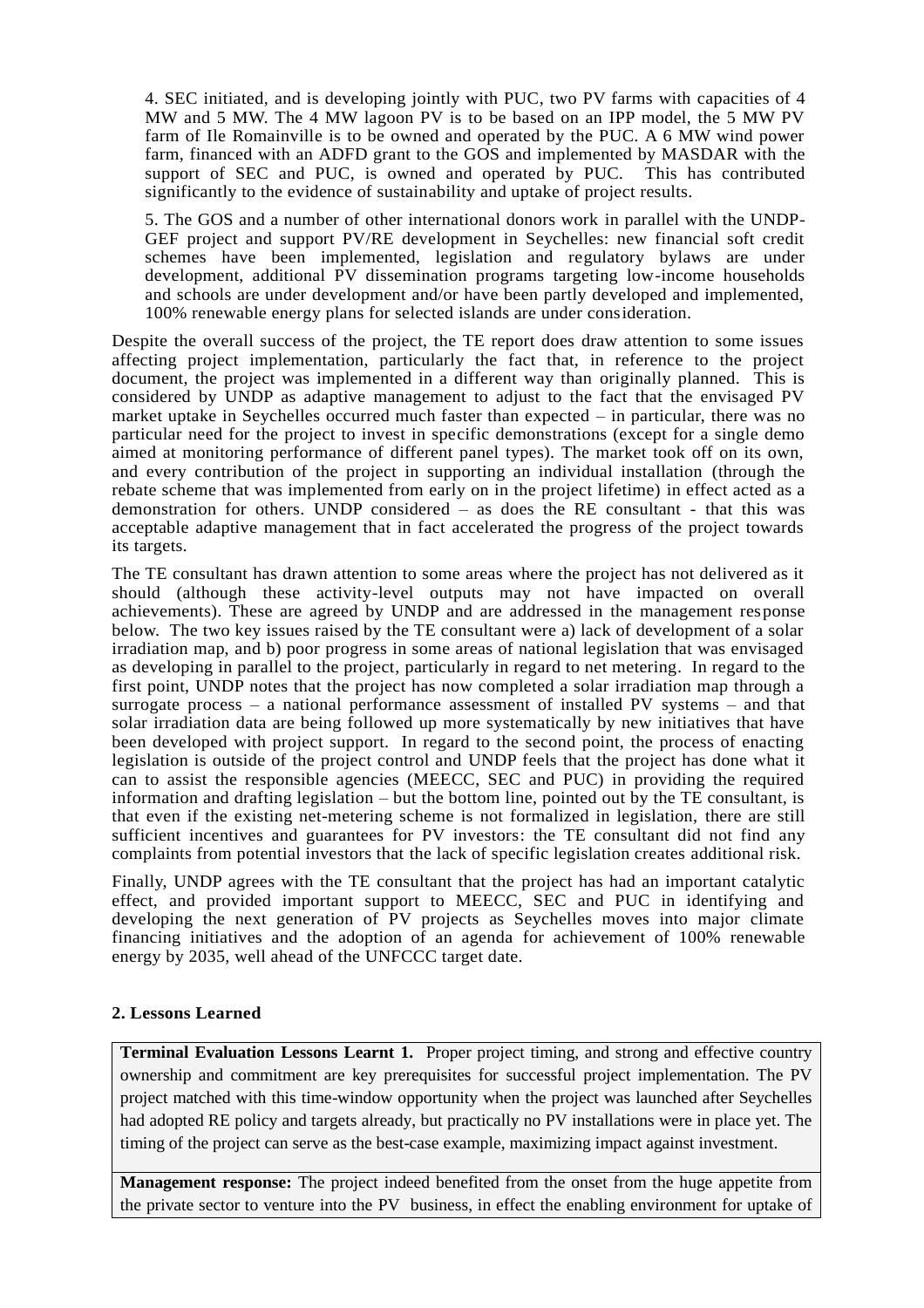PV was already developing on its own and the project only had to support it, not create it. The demand for the technology was increasing, in particularly in the commercial sector and high consuming residential sector, due to high electricity tariffs. It could be said that the project was to some extent redundant, in that the PV market was expanding on its own, but the project had an important role in steering the process, information dissemination, making sure that financing was available such that a range of consumers could benefit rather than just the richer ones, and helping to ensure sustainability and upscaling. The lesson learnt is that it is highly beneficial to time a project to kick in at a time of rising market interest – but also that flexibility is important for a project to adjust so as to maximize its impact as the market evolves.

**Terminal Evaluation Lessons Learnt 2.** High electricity tariffs combined with provisions allowing feed in of the generated power into the grid and affordable terms of financing create a strong market incentive for investors and do not require significant additional subsidies. However, PV requires 100% back-up, it does not offset utility infrastructure costs, and thus remaining electricity tariffs need to finance all utility infrastructure costs in case of a monopolistic market (or transmission/distribution costs only in case of a competitive market). PV technology makes the best economic sense in case of high marginal variable utility generation costs, i.e. high fuel costs, especially in the short/mid-term. The subsidy needed to cover the difference between avoided fuel marginal costs and PV generation costs in Seychelles can be financed either by tax payers from public budgets, or by electricity customers through utility electricity tariffs. The net-metering scheme in Seychelles with heavily cross-subsidized electricity tariffs provides a very strong incentive for high-tariff consumers to install PV at the cost of PUC/other customers, and at the same time there is no financial motivation to invest in PV for low-tariff customers.

**Management response:** While it is evident that those benefitting most from installing PV are the wealthy, high consuming households, the rebate scheme has allowed mid-consuming households also to invest. The current approval system does not allow for investment beyond household needs, with a view to becoming independent producers selling power to the grid, but this could change in the future as part of legislative reform. There is currently a plan to review the net-metering programme, since it does not provide a fair mechanism to all, and various Government schemes are in place or under development to promote uptake by poorer households.

Concerning the differential between avoided fuel marginal costs and PV generation costs, there is a Government intent to develop new financial mechanisms, such as a carbon tax, that would be used to offset the higher costs of power generated from PV and encourage IPP investment.

The lesson learnt is that there is a need to ensure PV investment is democratized, reaches all levels of society, and that mechanisms are developed to provide the financial subsidies needed to allow access by the poor to the benefits of renewable energy, and to offset perverse differentials that inhibit the uptake of PV as a commercial proposition. Seychelles is already aware of and implementing such an agenda.

**Terminal Evaluation Lessons Learnt 3.** Technical integration of PV into the PUC infrastructure is a more complex task than envisaged and budgeted for in the project document. Integration of PV technology impacts utilities' capacity to control frequency and voltage in their grids. Capacity to control frequency in the grid within required limits requires sufficient fast (spinning) capacity at the utility power plant. PV generation depends on actual solar irradiation that can change quickly with clouds, and thus increases demand for frequency control capacity. The higher the PV market penetration, the greater the need for frequency control capacity. Within the scope of the PV project,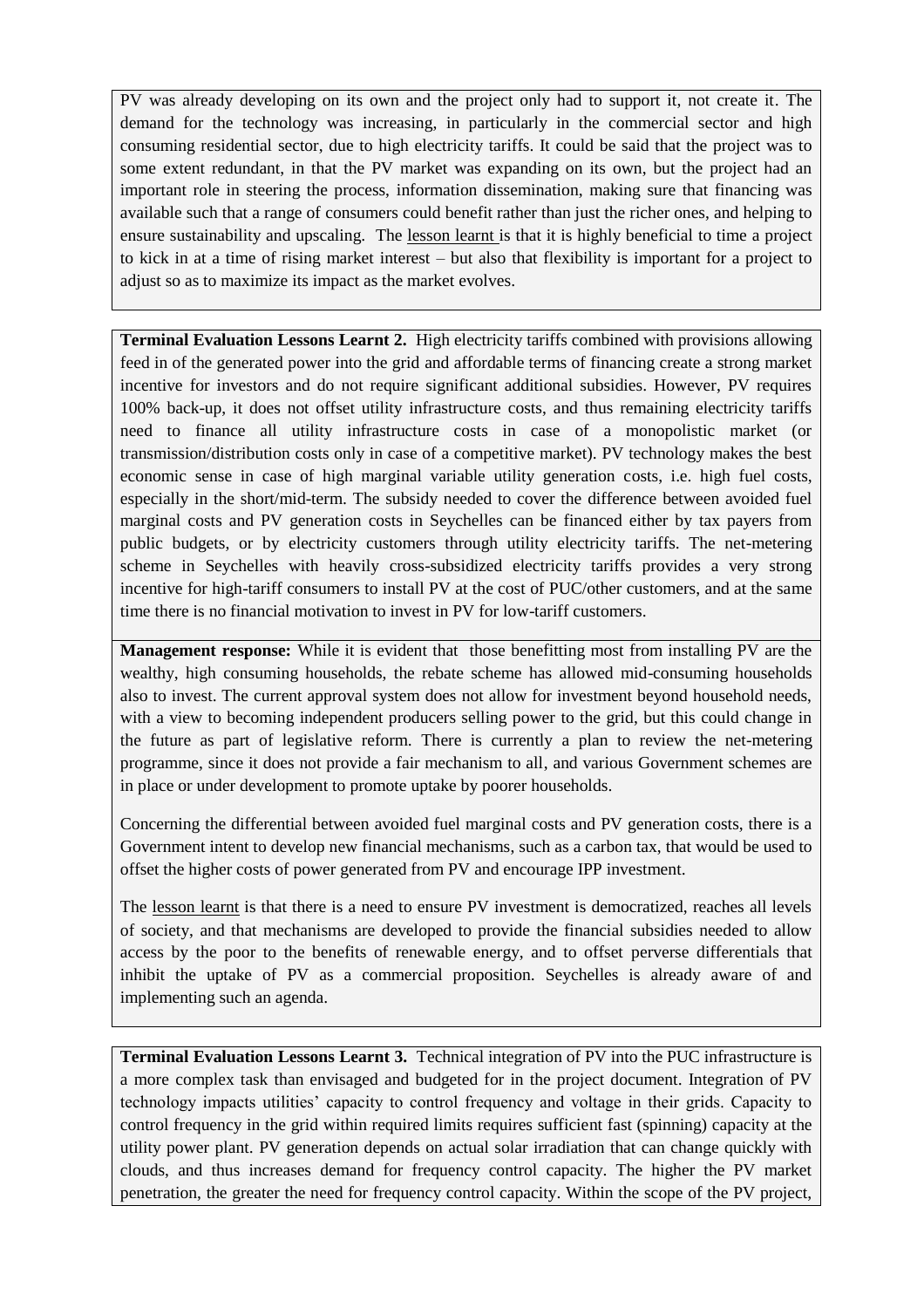with 1.79 MWp of PV installed so far, the frequency control is manageable with existing PUC technologies. However, problems with voltage controls in low-voltage networks may arise and should be addressed even with low PV penetration rate – especially in cases when a utility has difficulties with maintaining proper voltage in low-voltage networks. In such cases, projects designed to expand PV should be followed-up with an additional support on grid stability, as it is the case in Seychelles, which integrated grid strengthening into their first application for Green Climate Fund support.

**Management response:** This is correctly identified as a major constraint in upscaling PV in Seychelles, and this is recognized in the roadmap for 100% renewables currently being developed. There are a number of projects in the pipeline aiming specifically to address this constraint: PUC is already embarking on a grid upgrade and other initiatives to prepare for the development of two solar farms that will together inject a further 9 MW of renewable energy into the grid. A GCF proposal being prepared by UNDP in support of MEECC is specifically addressing issues of grid stability and needs for interim battery storage as these farms come online. A team from GreenWerks, Germany, has assisted MEECC and UNDP as co-applicants to the NAMA Facility for a grant which for most of 2017 will focus on feasibility studies for increasing grid resilience and improving energy storage capacity. The Institute of Environmental Analytics (IEA) , in partnership with MEECC and UNDP, is implementing a proof-of-concept project focusing on Seychelles that will identify the requirements for variability modeling using historic and current EO and ground data to estimate the potential variation in RE output on a seasonal or time-specific period, taking account of environmental conditions (e.g. wind speeds, cloud cover, solar insolation). The lesson learnt is that indeed, as pointed out by the TE consultant, there are many technical issues associated with adoption of large-scale renewable energy within a grid and power utility that is not built for  $it -$  and these have to be considered as part of a renewables agenda. Seychelles is in the process of establishing itself as a demonstration country, perhaps an example of best practice, as to how a SIDS can switch to renewable energy.

#### **3. Recommendations and management response**

#### **Terminal Evaluation recommendation 1. Recommendation to MEECC and SEC**

The PV Rebate scheme is eligible also for PV installations already in operation, there is no time limit, until when investors shall apply for the rebate. The terms of the PV rebate scheme should be adjusted to support new PV installations only. The ex-post support during PV operation should not be eligible, because in such case the direct impact on new PV installation is minimal. The PV rebate scheme should also be adjusted in the future to the actual terms of updated net-metering scheme, or its replacement, and target primarily investors that might have difficult access to debt financing, such as low/mid-income investors. If the new support scheme to replace net- metering scheme would prove to be attractive enough, the demand would be low, and the PV rebate funds would remain unused, an exit strategy should be developed, that might include extension of the PV rebate scheme also to other RE/EE technologies, or incorporation of the remaining funds under the PV rebate scheme with the new PV support scheme.

**Management response:** The PV rebate scheme is reviewed on an annual basis by the SEC and the next review is schedule for April 2017. Feedback from the terminal evaluation is noted and will be taken into account during this review, as will suggestions from PV suppliers and PV owners. On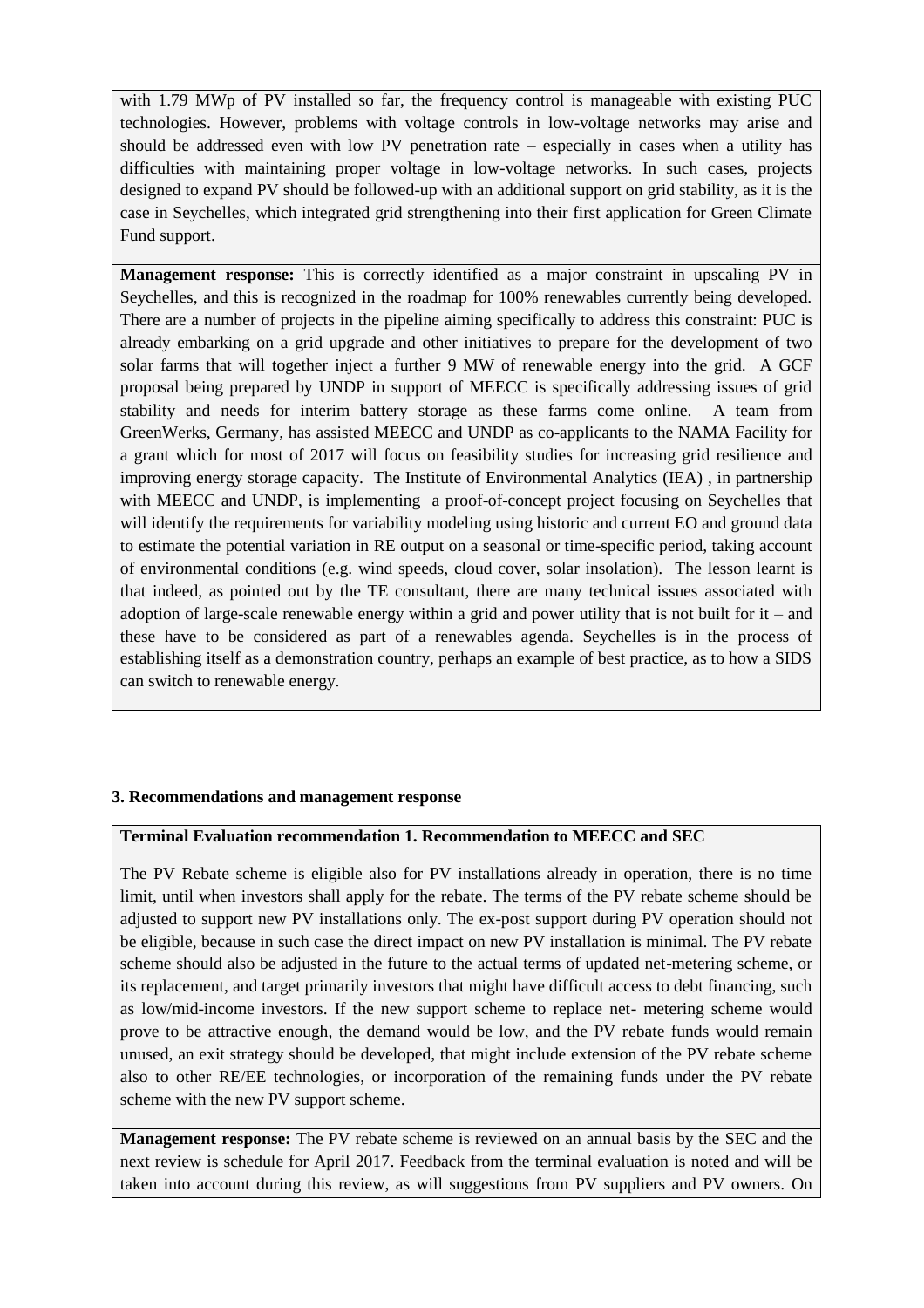close of project the rebate scheme remains under the management of SEC and DBS.

| <b>Key action(s)</b>                                                                                                         | <b>Time frame</b> | <b>Responsible unit(s)</b> | $\textbf{Tracking}^2$ |                     |
|------------------------------------------------------------------------------------------------------------------------------|-------------------|----------------------------|-----------------------|---------------------|
|                                                                                                                              |                   |                            | <b>Comments</b>       | Status <sup>3</sup> |
| 1.1 Review of PV rebate<br>scheme                                                                                            | April 2017        | <b>SEC</b>                 |                       |                     |
| 1.2 Decision regarding<br>remaining fund, whether to<br>continue with rebate or use<br>fund for other financial<br>mechanism | Q1 2017           | <b>SEC</b>                 |                       |                     |
| 1.3 Discuss eligibility of<br>rebate mechanism (include<br>other sectors apart from<br>residential and commercial)           | Q1 2017           | <b>SEC</b>                 |                       |                     |

# **Terminal Evaluation recommendation 2. Recommendation to UNDP (replication project developers and sponsors)**

When developing similar PV/RE projects in other countries, the timing and actual local development context, including effectiveness of country ownership, level of electricity tariffs, financial capacity of local utility/government to subsidize PV schemes, as well as financial capacity of local investors/households to invest, and other factors are decisive and should be properly taken into account, and the project design adjusted accordingly. Although this is a well-recognized fact, it cannot be overstated. A mere replication of a successful project in a different local context will not automatically generate the same results.

**Management response:** The recommendation is addressed to the wider UNDP community. The recommendation will be considered by the RTA and colleagues as part of the project development mechanism. UNDP is currently in process of developing a series of pipeline projects for climate financing in which this recommendation may be considered, notably the SIDS-STEP project for technical advice to a series of global GCF projects**.**

| <b>Key action(s)</b> | Time frame | <b>Responsible unit(s)</b> | <b>Tracking</b> |               |
|----------------------|------------|----------------------------|-----------------|---------------|
|                      |            |                            | <b>Comments</b> | <b>Status</b> |
| None                 |            |                            |                 |               |
|                      |            |                            |                 |               |

#### **Terminal Evaluation recommendation 3. Recommendation to UNDP (replication project**

l

 $2$  If the TE is uploaded to the ERC, the status of implementation is tracked electronically in the Evaluation Resource Centre database (ERC).

<sup>&</sup>lt;sup>3</sup> Status of Implementation: Completed, Partially Completed, Pending.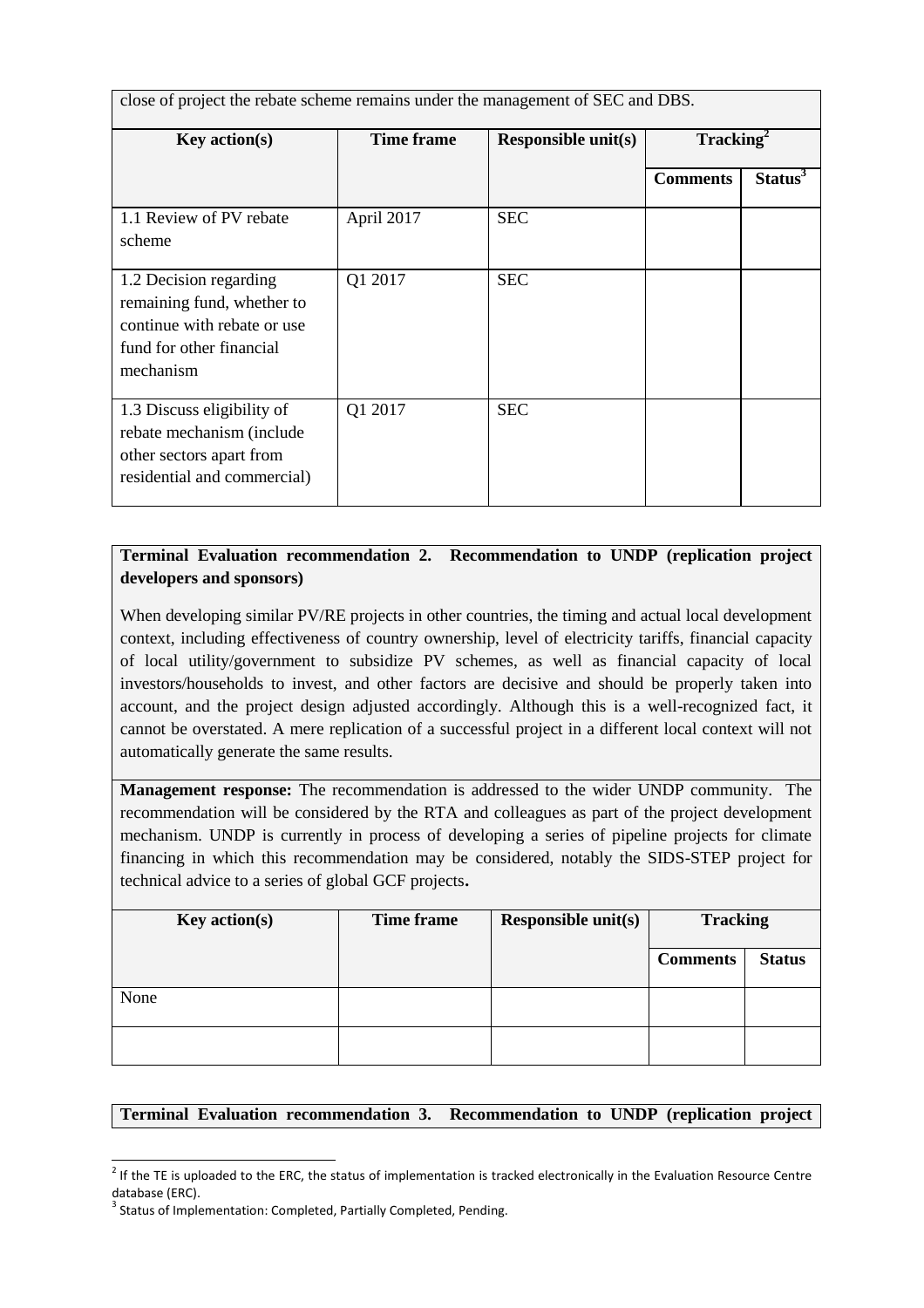#### **developers and sponsors)**

PV/RE development projects should not focus only on strengthening PV/RE supply chain, and on development of a RE legislation supporting financial integration of the PV/RE into the local electricity market, but they need to address also effective technical integration of RE into power utility infrastructure. The technical integration becomes more important especially with higher RE power generation targets, and in case when utility infrastructure has not been fully modernized to current standards yet. The technical integration of RE is a bigger challenge primarily for smaller utilities that do not have sufficient financial and technical capacity to upgrade their infrastructure. Further technical and financial assistance to PUC is needed to improve PV absorption capacity both on a central power generation site (sufficient fast/spinning frequency control capacity), and especially in low-voltage distribution networks (voltage control within a standard voltage interval).

**Management response**: The recommendation could equally be applied to MEECC which is the lead Ministry for the development of climate finance projects, and overall responsible for management of PUC and delivery of the 100% renewables agenda.

MEECC is aware of the issues pointed out by the TE consultant, and PUC is in fact already working towards grid upgrade and introduction of battery storage to cope with the influx of renewable energy into the grid. Addressing these issues also forms a key element of Seychelles' first GCF proposal which is expected to be submitted in early 2017. A NAMA Facility proposal developed in 2016 by MEECC, with UNDP as co-applicant, also aims to support the process of enabling the grid, and PUC, for the switch to renewables.

| <b>Key action(s)</b>                                                                                                                  | <b>Time frame</b>                                                                                                                                                  | <b>Responsible unit(s)</b> | <b>Tracking</b> |               |
|---------------------------------------------------------------------------------------------------------------------------------------|--------------------------------------------------------------------------------------------------------------------------------------------------------------------|----------------------------|-----------------|---------------|
|                                                                                                                                       |                                                                                                                                                                    |                            | <b>Comments</b> | <b>Status</b> |
| 3.1 NAMA Facility proposal<br>to include provision for<br>further technical and financial<br>assistance to PUC as indicated<br>above. | Done. (Awaiting<br>notice of approval;<br>if non-approval the<br>required elements<br>will be transferred<br>to a request for<br><b>GCF</b> Readiness<br>funding.) | MEECC, UNDP                |                 |               |
| 3.2 GCF proposal to include<br>elements as recommended                                                                                | January 2017 (first)<br>draft); February<br>2017 (second draft)<br>for submission)                                                                                 | MEECC, UNDP                |                 |               |

## **Terminal Evaluation recommendation 4. Recommendation to GOS (MEECC)**

There is a continuous need for PV/RE related training and capacity strengthening at all levels, including government, utility, and PV installers since PV/RE is a new and fast growing branch. GOS should integrate targeted RE trainings and capacity strengthening activities into their other RE related projects and facilitate training integration also with other donors/projects.

**Management response**: The recommendation could equally be applied to UNDP, which continues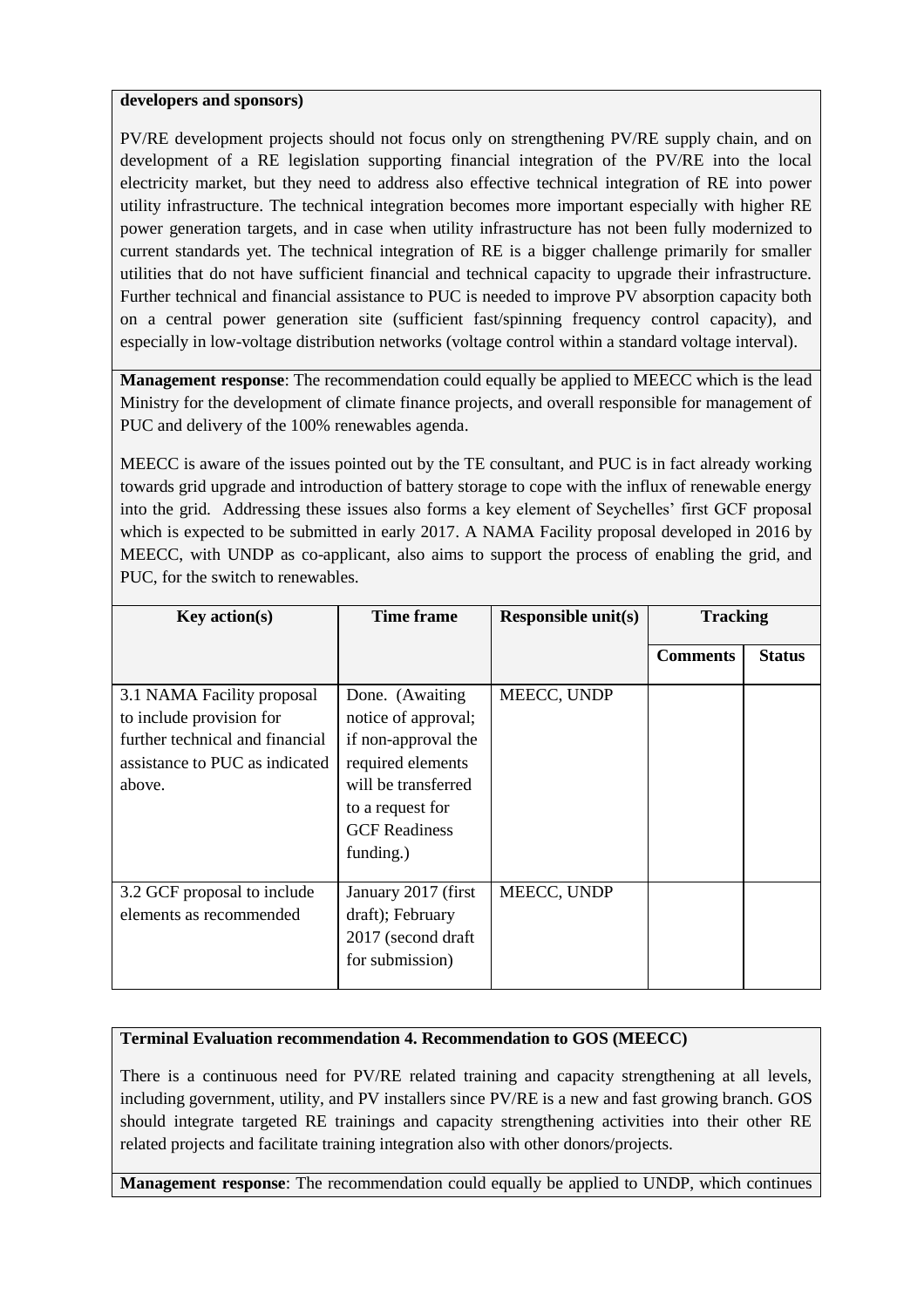to supporting MEECC in capacity building initiatives related to CCM and climate finance project.

The project, prior to termination, is paying for one staff member of SEC (Principal Officer for Engineering and Technical Affairs) to take an online course "Certificate in competence in photovoltaic power". This course covers the two Engineering Recommendations EREC G83 and G59 which SEC, PUC and the Grid Code Committee are considering adopting for Seychelles.

The project, with leverage funding from the Environmental Trust Fund (ETF), has purchased equipment for the Seychelles Institute of Technology (SIT) to support a PV training courses they are developing. A formal handover ceremony is being planned in January 2017 and SIT have agreed to conduct a certification course for PV installers. Additionally, PUC have agreed to assist SIT in sourcing instructors and will pay for a Training of Trainers course in early 2017

SIT and SEC have finalized an MoU under the GOS-UNDP-GEF RE project for strengthening of existing relationship between SIT and SEC and for the establishment a framework for communication, cooperation and coordination, with the aim to put in place a training platform to support the deployment of Renewable Energy and Resource Efficient Technologies. A signing ceremony is being planned for January 2017.

Substantial capacity building measures are included within NAMA Facility proposal submitted in 2016, and complementary capacity building, particularly for PUC, is included within the GCF proposal to be submitted in early 2017.

| <b>Key action(s)</b>                                                                                 | <b>Time frame</b> | <b>Responsible unit(s)</b> | <b>Tracking</b> |               |
|------------------------------------------------------------------------------------------------------|-------------------|----------------------------|-----------------|---------------|
|                                                                                                      |                   |                            | <b>Comments</b> | <b>Status</b> |
| 4.1 SEC staff member<br>completes "certificate in<br>competence in photovoltaic<br>power".           | March 2017        | <b>SEC</b>                 |                 |               |
| 4.2 Equipment handover to<br>SIT and signing of MOU<br>between SIT and PUC for<br>training support   | March 2017        | SEC, SIT, PUC              |                 |               |
| 4.3 SIT to conduct<br>certification course for PV<br>installers                                      | March 2017        | SIT, SEC, PUC              |                 |               |
| 4.4 SIT to incorporate PV in<br>all SIT modules                                                      | <b>June 2018</b>  | SIT, SEC, PUC              |                 |               |
| 4.5 Initiation of capacity<br>building under NAMA<br>Facility and GCF proposals,<br>if/when approved | 2018              | MEECC, UNDP,<br>PUC, SEC   |                 |               |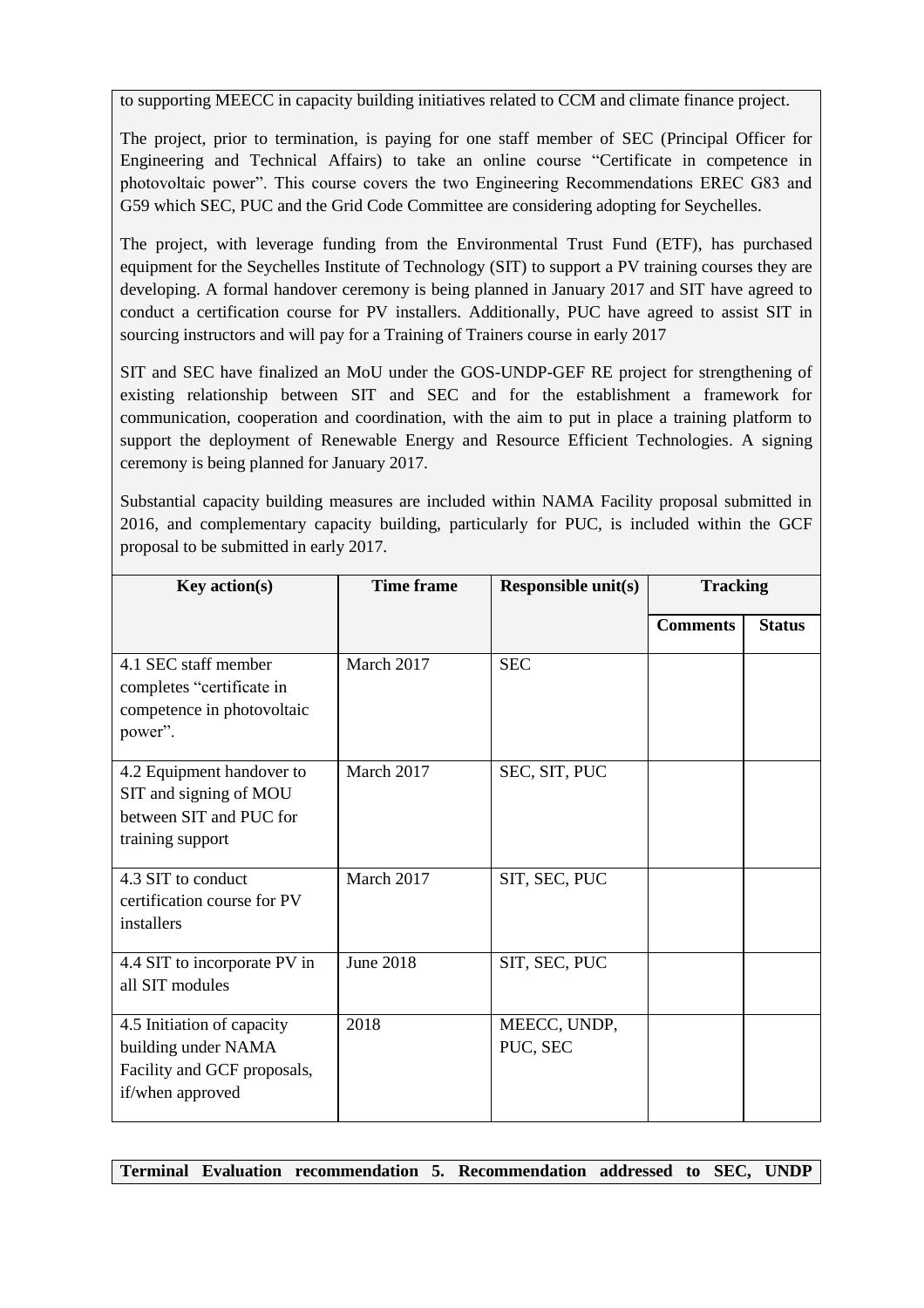# **(MEECC, PUC)**

Information developed by the PV project and published on the project web site should remain online even after the PV project termination, either at the UNDP sponsored sites (PCU) or governmental and partners' web sites, such as MEECC, SEC and/or PUC web site. Potential PV investors might benefit also from simple but real-life examples of financial performance of PV installation and actual cash flow.

**Management response**: The domain name of the PV project website [\(www.pvproject.sc\)](http://www.pvproject.sc/) was renewed in July 2016 and it will be valid for the next 2 years. The project, prior to termination, has also made an upfront payment to Maven for a website support contract of 12 months, with SEC agreeing to pay for any additional expenses that may arise during 2017. The website content will be updated by the data manager at SEC in conjunction with their own website [\(www.sec.sc\)](http://www.sec.sc/). By the end of 2017, SEC and UNDP will decide if the website will be incorporated under one of the upcoming climate finance projects (i.e. NAMA Facility or GCF, or another) or continue to remain under SEC.

| Key action(s)                                                                         | <b>Time frame</b>      | <b>Responsible unit(s)</b> | <b>Tracking</b> |               |
|---------------------------------------------------------------------------------------|------------------------|----------------------------|-----------------|---------------|
|                                                                                       |                        |                            | <b>Comments</b> | <b>Status</b> |
| 5.1 Continue with current<br>administration of PV website<br>$$ (paid-up)             | Until December<br>2017 | <b>SEC</b>                 |                 |               |
| 5.2 Migrate the website to<br>SEC website or determine<br>another means of continuing | By December 2017       | <b>SEC</b>                 |                 |               |

# **Terminal Evaluation recommendation 6. Recommendation to UNDP (replication project developers)**

Log-frame indicators and targets should be defined for project objective, outcomes and outputs, not only formally, but de facto as well. Too detailed specification of project output indicators, which in fact refer rather to activity level indicators, is not suitable for monitoring of overall project results. More detailed project activity level indicators are defined in annual and quarterly work plans and monitored by project manager as a standard routine of a daily project management, as well as in quarterly and annual project reports.

**Management response**: This recommendation relates to the design of project log frames and is duly noted by UNDP. UNDP agrees that overly complex and detailed specification of output indicators need not be applied, and indeed this project has indicated the value of flexibility, or adaptive management, to respond to a rapidly evolving project environment. This recommendation is also coming out of other GEF Evaluations and will be taken into consideration for future project development.

| Key action(s)            | <b>Time frame</b> | Responsible unit(s) | <b>Tracking</b> |               |
|--------------------------|-------------------|---------------------|-----------------|---------------|
|                          |                   |                     | <b>Comments</b> | <b>Status</b> |
| No immediate key actions |                   |                     |                 |               |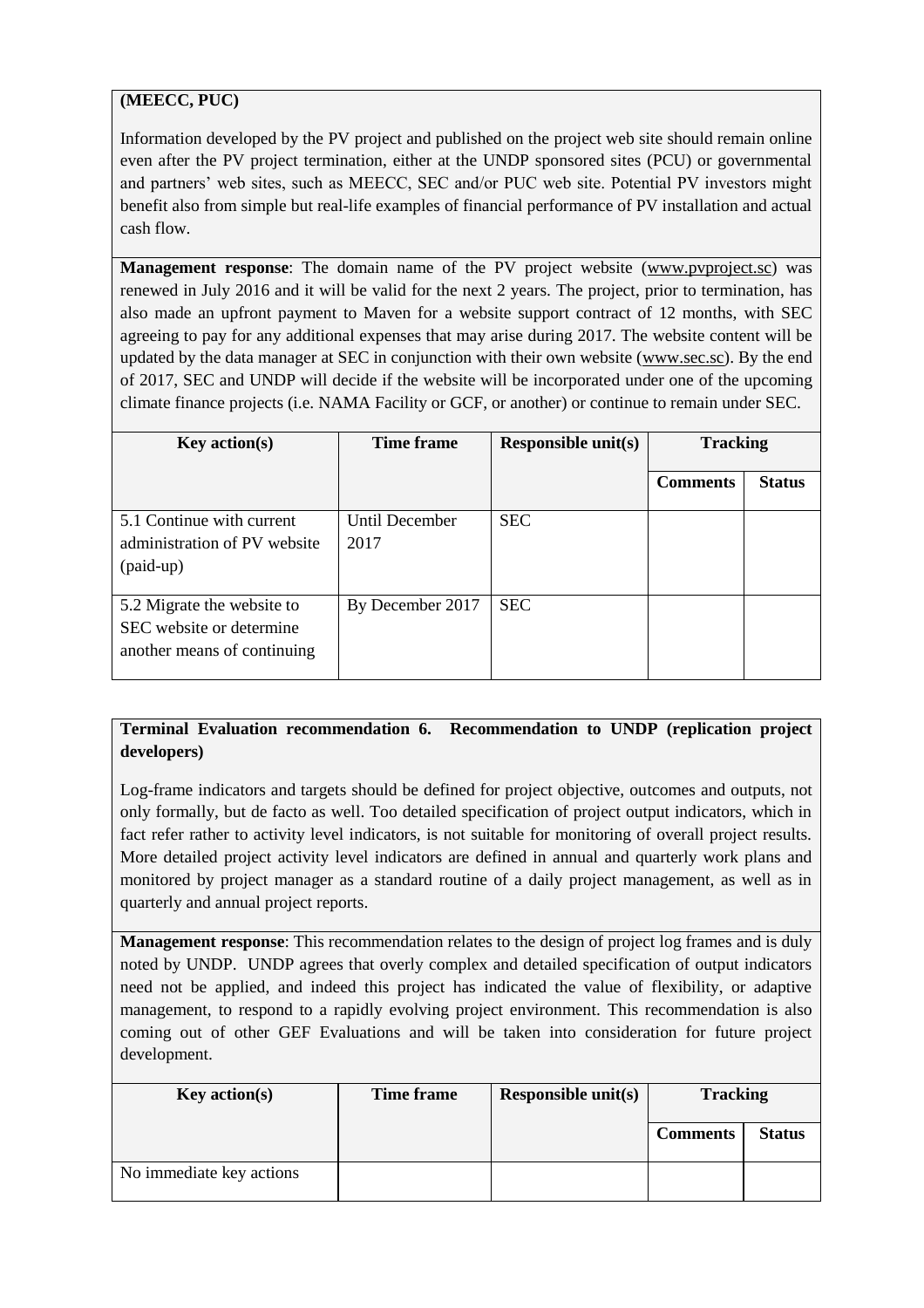# Terminal Evaluation recommendation 7. Recommendation to GOS (SEC, MEECC), UNDP (replication project developers)

When designing the legally formalized PV/RE support scheme with remuneration for PV power purchase based on a combination of avoided fuel costs and a premium, the total amount of funding needed to finance the premium should be estimated as well as the financing sources identified and funding secured.

Management response: Both the GCF and NAMA Facility proposals aim to work in close collaboration with SEC, PUC and MFTBE to conduct feasibility studies and develop policies and relevant legal frameworks for legally binding remuneration schemes that take into account avoided fuel costs and a premium, while ensuring the sustainability of PUC. As part of the GCF proposal, a full economic analysis is being undertaken to this end. Financial incentives, including means of ironing out fluctuations in fuel cost, will need to continue to form a part of PV projects (and of IPP agreements) as Government tries to achieve 100% renewables by 2035.

| Key action(s)                                                                                                        | <b>Time frame</b> | Responsible unit(s)<br>Tracking |                 |               |
|----------------------------------------------------------------------------------------------------------------------|-------------------|---------------------------------|-----------------|---------------|
|                                                                                                                      |                   |                                 | <b>Comments</b> | <b>Status</b> |
| 7.1 Economic analysis for PV<br>investment and a future tariff<br>structure completed as part of<br>the GCF proposal | January 2017      | UNDP, PUC, SEC                  |                 |               |
| 7.2 Drafting of pilot power<br>purchase agreement (in<br>connection with lagoon solar<br>farm tendering process)     | June 2017         | SEC, MEECC                      |                 |               |

Approved by Mr Simon Springett, UNDP Resident Representative

Signature

Date